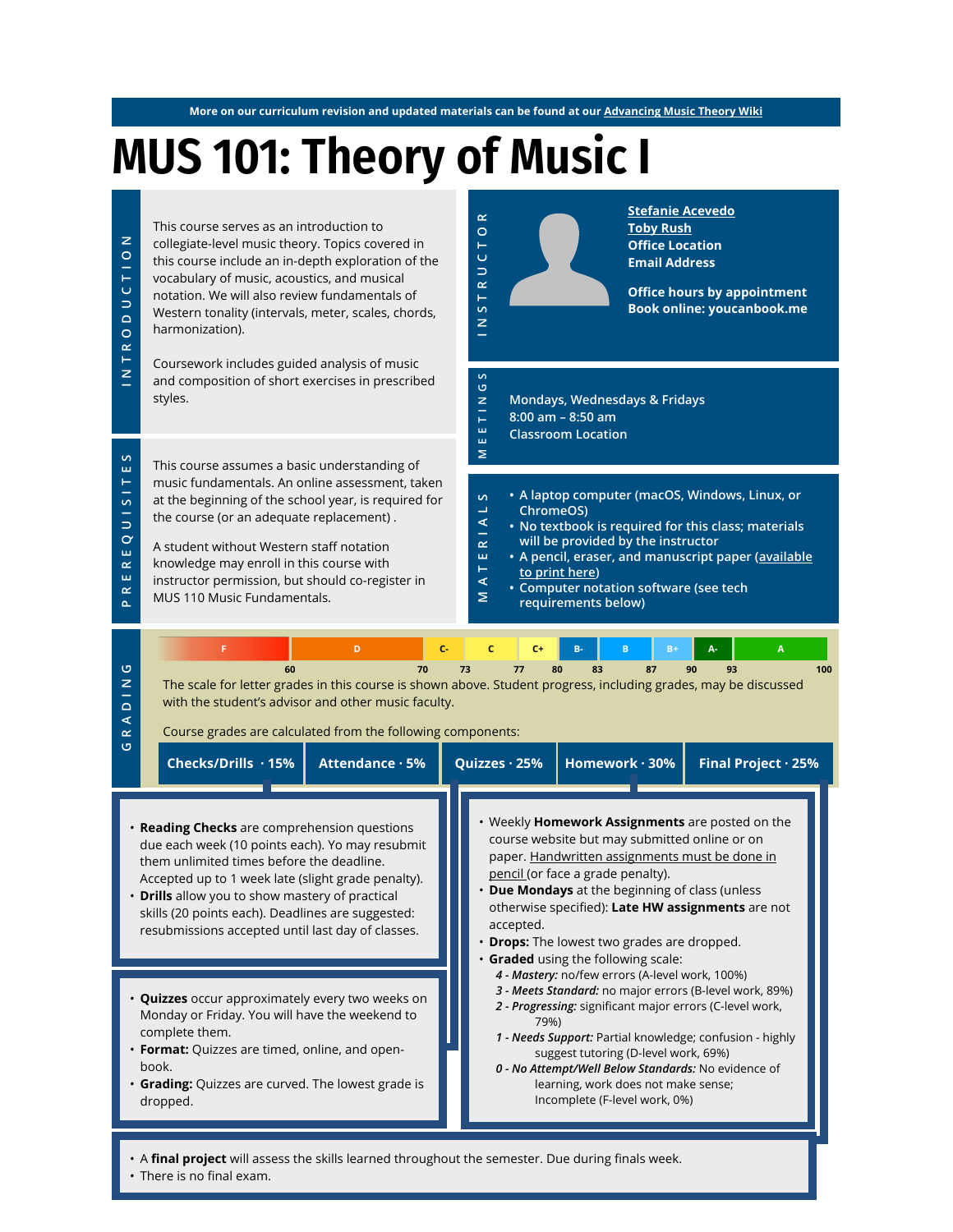## **DISABILITY ACCOMMODATIONS**

## **For a disability-reader friendly syllabus, please click here [URL].**

*Please remember a disability can be temporary or permanent. It can be hidden or visible. It can be developmental, physical, or mental.*

Students who require special accommodations due to disability MUST contact the disability office to establish reasonable accommodations. I will happily discuss the process with you if needed.

I cannot assist with accommodation as I am not a medical professional. FERPA/HIPAA guidelines forbid me to discuss your medical information without your consent.

- *• Printouts of any class materials will be provided as needed without accommodation.*
- Retroactivity: Disability accommodations cannot be retroactively applied. You should contact the disabilities office ASAP following diagnosis.

## **ACADEMIC MISCONDUCT**

You may use notes, the internet, or other resources while **Completing work in this class but must work independently O** (no chatting, messaging, forums).

Academic dishonesty of any kind is absolutely prohibited in this course. The instructor reserves the right to determine proper disciplinary action for any instance of academic dishonesty (including giving a zero on an assignment or F for a course grade). *Penalties will be applied to the person who copied and the person who provided the example to copy.* All instances of academic dishonesty will be reported, which can lead to suspension or expulsion from the University.

#### **What counts as academic dishonesty?**

- *Cheating:* Sharing or copying homework/test answers with others.
- *Self-plagiarism:* Copying your own work for classes without proper permission or citation, recycling homework assignments (even for the same class) without proper permission from the instructor.
- *Plagiarism:* Copy-pasting text, music, lyrics, without proper attribution ("citation") or permission or passing off others' work as your own.
- *Deceit:* Using fake articles or journals; modifying font sizes, page layout, music length, musical effects, etc. in order to thwart assignment requirements.
- *Contract services:* Paying someone to write essays and music, or complete assignments for a class.

### **Preventing academic dishonesty**

- Do your own work: do not share your work or answers with anyone • Any work you submit for a grade must be newly written/composed
- unless you have instructor permission to sample, rearrange, or reuse. If there's ever any doubt, ASK.
- "A good rule of thumb is this: Whenever you consciously borrow any important element from someone else, any sentence, any colorful phrase or original term, any plan or idea—say so, either in a footnote, bibliography, or parenthesis" (from "Academic Honesty in the Writing of Essays and Other Papers," Carleton College, 1990).

## **ATTENDANCE**

You are given three free absences. This means you can nurse your cold, sleep in, or take a long weekend vacation - no questions asked. Any absence beyond 3 will be worth 0.5% of your attendance grade.

- If you think you may have COVID (due to symptoms or contact with someone who does), the flu, or other contagious illness: STAY HOME.
- All quizzes are online. There is no class on quiz days. • Please don't be late. It is distracting and you will miss materials.
- If I see that you are not actively engaging in class or are consistently late, I will reach out to you personally. If the pattern continues, I will then reach out to your advisor/ Dean.

Despite your attendance, you are still responsible for class materials, assignments, and deadlines as stipulated in the course schedule.

*If an illness/disability leads you to have to take time off, or causes you to be consistently late, you MUST contact the office of disability services for an accommodation.*

## **COURSE CALENDAR FALL 2021** ⚫︎ **CLASS MEETING** ⚫︎ **NO CLASS (OTHER)** ⚫︎ **UNIVERSITY HOLIDAY: NO CLASSES** ONLINE QUIZ<br>(NO CLASS) ⚫︎**ONLINE QUIZ (NO CLASS)AUG 29 30 31 1 2 3 4 SEP 5 6 7 8 9 10 11 D-SEMESTER** ⚫︎ **MID-SEMESTER 12 13 14 15 16 17 18 19 20 21 22 23 24 25 26 27 28 29 30 1 2**  $\bar{z}$ <u>ទ្</u> **3 4 5 6 7 8 9 10 11 12 13 14 15 16 17 18 19 20 21 22 23 24 25 26 27 28 29 30 31 1 2 3 4 5 6**  $\tilde{9}$ **7 8 9 10 11 12 13 14 15 16 17 18 19 20** EXAM WEEK ⚫︎ **FINAL EXAM WEEK 21 22 23 24 25 26 27 28 29 30 1 2 3 4** FINAL **DEC 5 6 7 8 9 10 11 12 13 14 15 16 17 18**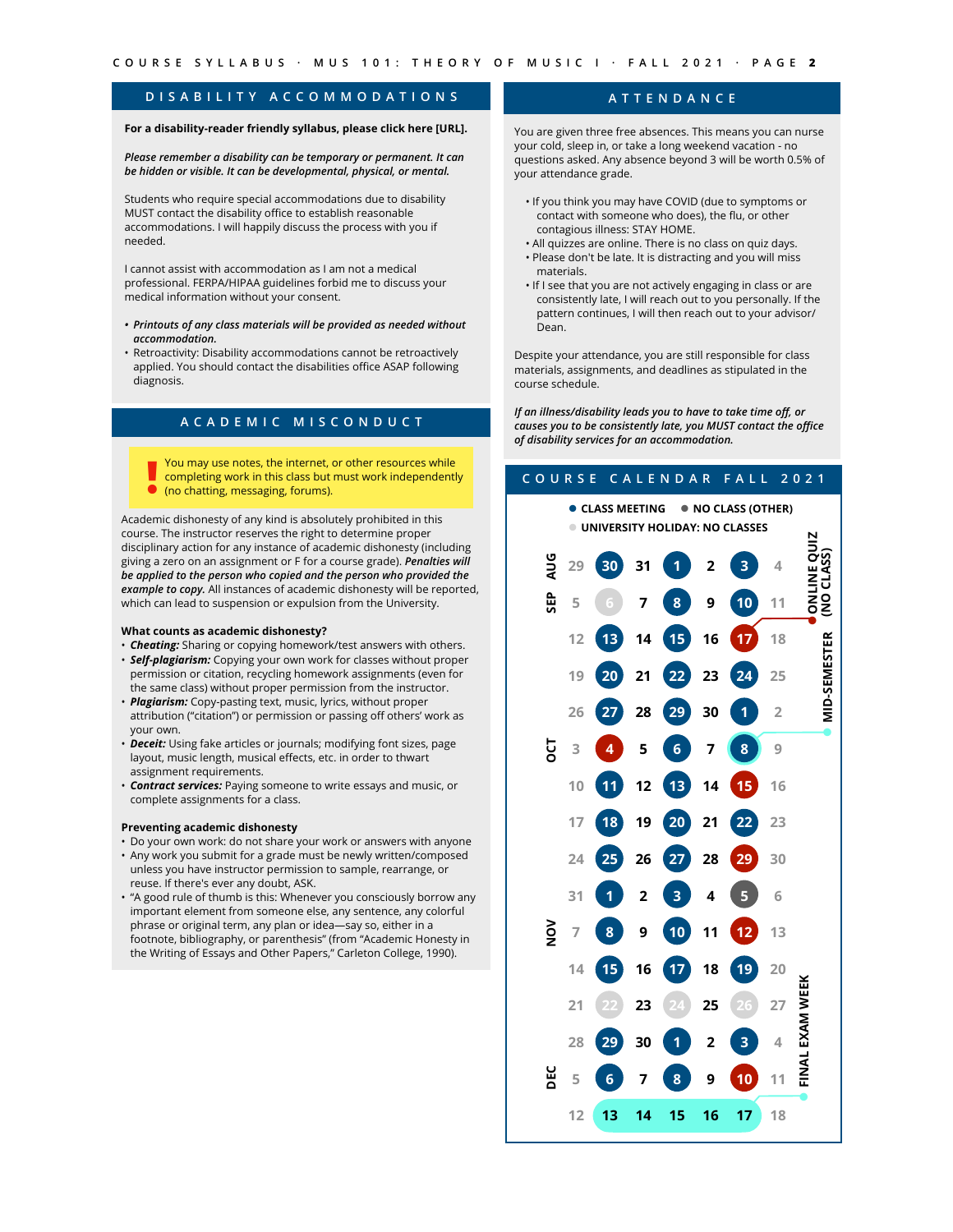## **COURSE SCHEDULE**

## **WEEK 1 WEEK 2**



#### **Lesson Objectives:**

- Introduction to music as a philosophical and cultural practice encompassing sound, emotion, and behavior.
- Identification of basic components of musical sound: pitch, texture, duration, timbre, form.
- Understanding of a brief history of music theoretical study and its utility in musical practice and analysis.
- Critical assessment of differences between sound, silence, music, language, and noise.

#### **Class Activities:**

- Discussion of music theory & ear training, and context within students' educations.
- Comparison of music theory versus musicology and ethnomusicology.
- Student-led discussion regarding musical features ("What is music? What features does music have?") while listening and assessing various musical examples.

#### **Readings:**

- van Dillen: *[Music Theory Introduction](https://www.oscarvandillen.com/outline_of_basic_music_theory/introduction/), [Music Theory Tools](https://www.oscarvandillen.com/tools_for_students/music_theory/)*
- Greenberg: "[What is music exactly?](https://www.psychologytoday.com/us/blog/the-power-music/201608/what-is-music-exactly)"
- **In Ludden:** ["Is music a universal language?"](https://www.psychologytoday.com/us/blog/talking-apes/201507/is-music-universal-language)



## **1 Introduction to Notation Systems 3**

#### **Lesson Objectives:**

- Understanding of a brief history of various notation systems and the main sonic aspects they annotate.
- Learning the definitions of etic vs. emic and prescriptive vs. descriptive notations and application to various notations.
- Critical assessment of the difference between an aural cue and its visual representation.
- Assessing the functionality of different notation system(s) according to specific goals (i.e. performativity vs. representation)

#### **Class Activities:**

- Discussion and demonstration of the history of different notation systems, their purposes & strengths/ weaknesses
- "Quick" transcription of musical examples: comparison to scores and discussion of differences based on notation's function.
- In-class interpretation of various notations. Comparison with recorded media.

#### **Readings:**

- **[Timeline on Notation History](https://cdn.knightlab.com/libs/timeline3/latest/embed/index.html?source=147ISfhqVra6YNHgvbaLZqy3qxkTt37ApIk7Ncejr998&font=Default&lang=en&initial_zoom=4&height=800)**
- $\Box$  [Introduction to Notation](https://drive.google.com/file/d/1xiJW3SydLPb6Xh2IN38TWXNwKnb87itx/view?usp=sharing)
- *Global Notation:* "Specifying the information you want" **\*** Rowbury:
	- **I** "What is [notation] good for and why do we need [it?"](https://blog.chrisrowbury.com/2011/02/music-notation-what-is-it-good-for-and.html)
	- The song is not the sheet music!"
	- **T** ["Using sheet music to teach and learn songs](https://blog.chrisrowbury.com/2011/02/using-sheet-music-to-teach-and-learn.html)"



#### **Lesson Objectives:**

- Understanding of the basic nature of sound as vibration and how it propagates through different media.
- Introduction to visual representations of sound on a spectrogram, time-frequency graph, and oscilloscope trace.

#### **Class Activities:**

- Discussion and definition of the physical properties of sound and how it is created.
- Aural and visual comparison of sine waves with different frequencies, periods, amplitudes.
- Comparison of different sounds/instruments on spectrograms, oscilloscopes, and time/frequency graphs.
- Discussion of vibration, frequency, and tension using strings demonstration.

#### **Readings:**

- (Videos) *Project Studio Handbook*: "[What is Sound?"](http://www.projectstudiohandbook.com/videos/playlists/sound-wave-theory/what-is-sound/what-is-sound-video.html)
	- **D** ["Waveform Diagrams"](http://www.projectstudiohandbook.com/videos/playlists/sound-wave-theory/amplitude-and-frequency-examples/amplitude-and-frequency-examples-video.html)
- *Physclips* ["Pitch, Loudness, and Timbre"](https://www.animations.physics.unsw.edu.au/jw/sound-pitch-loudness-timbre.htm)
- *SmackMyPitchUp* ["What is Sound?"](http://www.smackmypitchup.com/smpu/?sec=content&id=72&topid=123)
- **SEP 10 Basics of Frequency and Pitch**

#### **Lesson Objectives:**

- Defining the difference between sinusoidal and complex waves. Introduction to harmonic sounds.
- Visualization of harmonic sounds on a spectrogram, frequency graph, and oscilloscope.
- Students will understand how frequency relates to the aural concept of pitch.

#### **Class Activities:**

- Discussion and definition of frequency and pitch.
- Demonstration of the combination of two sounds (inducing beats) and harmonic combinations.
- Understanding the concept of beats and how they are used to tune an instrument.
- Use of an oscilloscope and spectrogram to compare different sounds.

#### **Readings:**

#### *Physclips* - ["Frequency and Pitch"](http://www.smackmypitchup.com/smpu/?sec=content&id=73&topid=123)

- *SmackMyPitchUp* -
- **T** ["Pure Tones and Complex Sounds"](http://www.smackmypitchup.com/smpu/?sec=content&id=78&topid=123) ["Beats"](http://www.smackmypitchup.com/smpu/?sec=content&id=88&topid=123)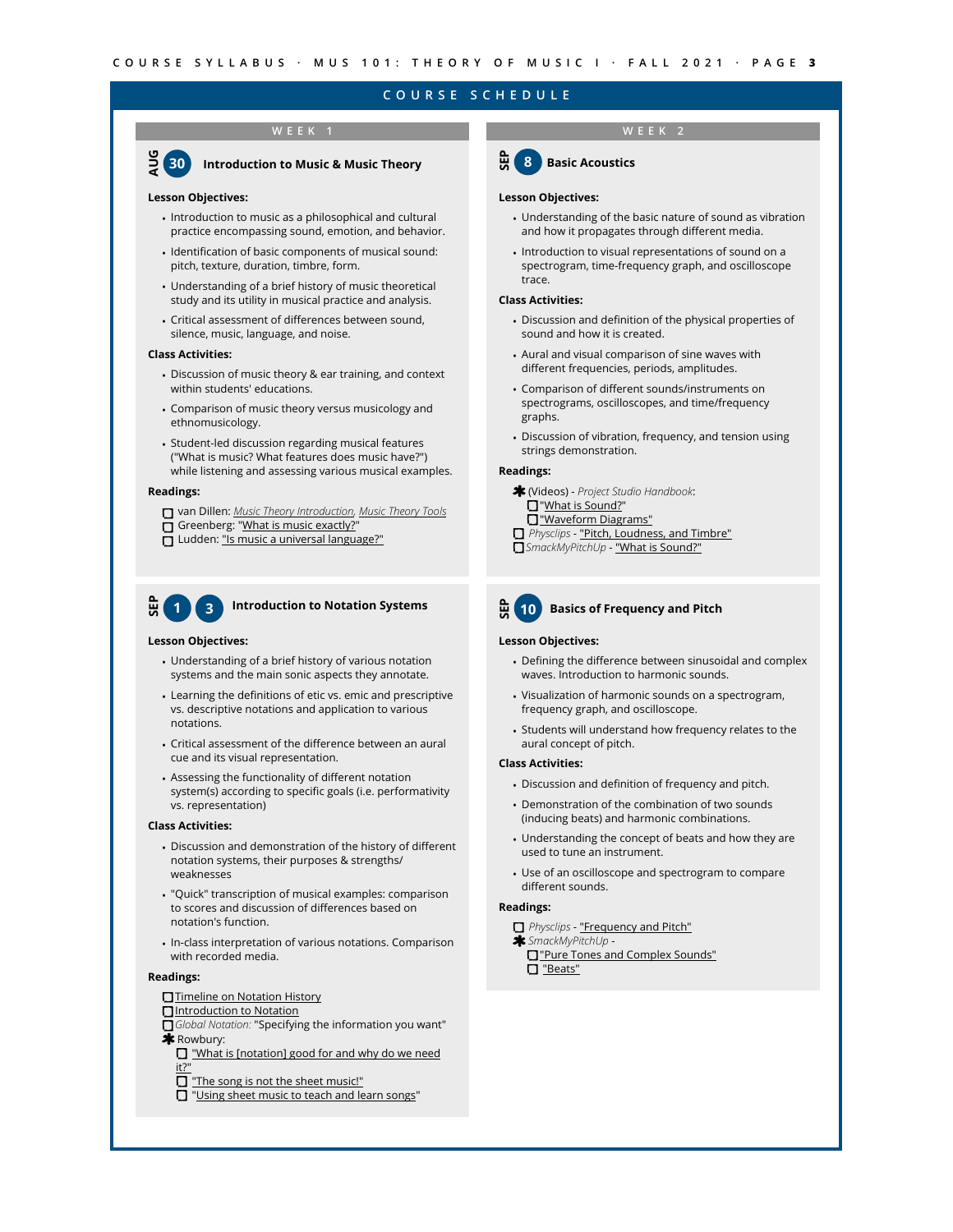#### **WEEK 3 WEEK 4**



### **Lesson Objectives:**

- Notation, naming, and playing (on a keyboard) of pitch in Western staff notation using treble, alto, tenor, and bass clef.
- Naming of notes using American note notation, octave notation, European letter names, or integer notation.
- Identification of notes on a piano keyboard.
- Understanding of the difference between pitches, octaves, chroma, and pitch classes

#### **Class Activities:**

- Discussion of the symbology of pitch in Western staff notation.
- Melodic transcription or performance of short excerpts of music from different genres and time periods in various notations.

#### **Readings:**

- *Music Theory for the 21st Century Classroom* "[Basic](http://musictheory.pugetsound.edu/mt21c/BasicConcepts.html)  [Concepts](http://musictheory.pugetsound.edu/mt21c/BasicConcepts.html)"
- *Music Theory for Musicians and Normal People* ["Notation: Pitch"](http://tobyrush.com/theorypages/pdf/en-us/notation-pitch.pdf)
- Cook: ["Moveable C-Clef; Other Clefs"](https://2012books.lardbucket.org/books/music-theory/s07-06-moveable-c-clef-other-clefs.html)
- Open Music Theory: "Pitch (class)"

*Dolmetsch Online* - ["Notes and Keys in Various](https://www.dolmetsch.com/musictheory9.htm#notesandkeys)  [Languages"](https://www.dolmetsch.com/musictheory9.htm#notesandkeys)

 *UNSW Music Acoustics* [- "Notes names, MIDI numbers,](https://newt.phys.unsw.edu.au/jw/notes.html)  [and frequencies"](https://newt.phys.unsw.edu.au/jw/notes.html) (just look at chart)

#### **SEP 17 Quiz 1 : Materials from Weeks 1 and 2**



## **20 Tonality and Scale Types**

#### **Lesson Objectives:**

- Familiarity with the concepts of dissonance and consonance, tension and release, tonicity and centricity.
- Learning about tonal structures in various non-Western genres (focus: Indian raga, gamelan patet, Arabic maqam).
- Comparing various uses of the term "tonality" and understanding the difference between tonal and nontonal (or atonal) music.
- Identifying a tonic "stability" for tonal melodies.
- Distinction between different scale types (number of notes, steps/semitones) and tonal centricity.

#### **Class Activities:**

- Discussion and demonstration of the concepts of tonality and tonal centers.
- Discussion and demonstration of scales and subsets within a specific genre.
- Scalar analysis of different melodies.

#### **Readings:**

- *Music Theory Mind & Culture:* [2.1 Schemas & Tonality](https://drive.google.com/file/d/1oQkC3CyiMRKX_x4AIFfUiGFUxNJvPeHX/view?usp=sharing)
- *Open Music Theory:* ["Collections and Scales"](http://openmusictheory.com/scales2.html)
- *Raag Hindustani:* ["What is a Raga?"](https://raag-hindustani.com/Scales1.html)
- *Javanese Gamelan:* ["Javanese Laras"](http://jbjordan.com/gamelan/scales.html)
- *Maqam World:* ["Arabic Maqamat"](http://maqamworld.com/en/maqam.php)



#### **Lesson Objectives:**

- Writing a major scale beginning on a given note.
- Writing the key signature for a given major key in treble and bass clef.
- Identifying the major key represented by a given key signature or of a simple melodic segment.

#### **Class Activities:**

- Discussion and definition of the major scale, major key signatures, their usage, and their proper notation
- Identification of key signatures for music from different genres and time periods.

## **Readings:**

*Music Theory for the 21st Century Classroom:* ["Major Scales](http://musictheory.pugetsound.edu/mt21c/MajorScalesAndKeySignatures.html)  [and Key Signatures"](http://musictheory.pugetsound.edu/mt21c/MajorScalesAndKeySignatures.html)

*Open Music Theory: [Key Signatures](http://openmusictheory.com/keySignatures.html)*

 $\frac{6}{10}$  (24) **<sup>24</sup> Minor Scales and Key Signatures** (see week 5 for details)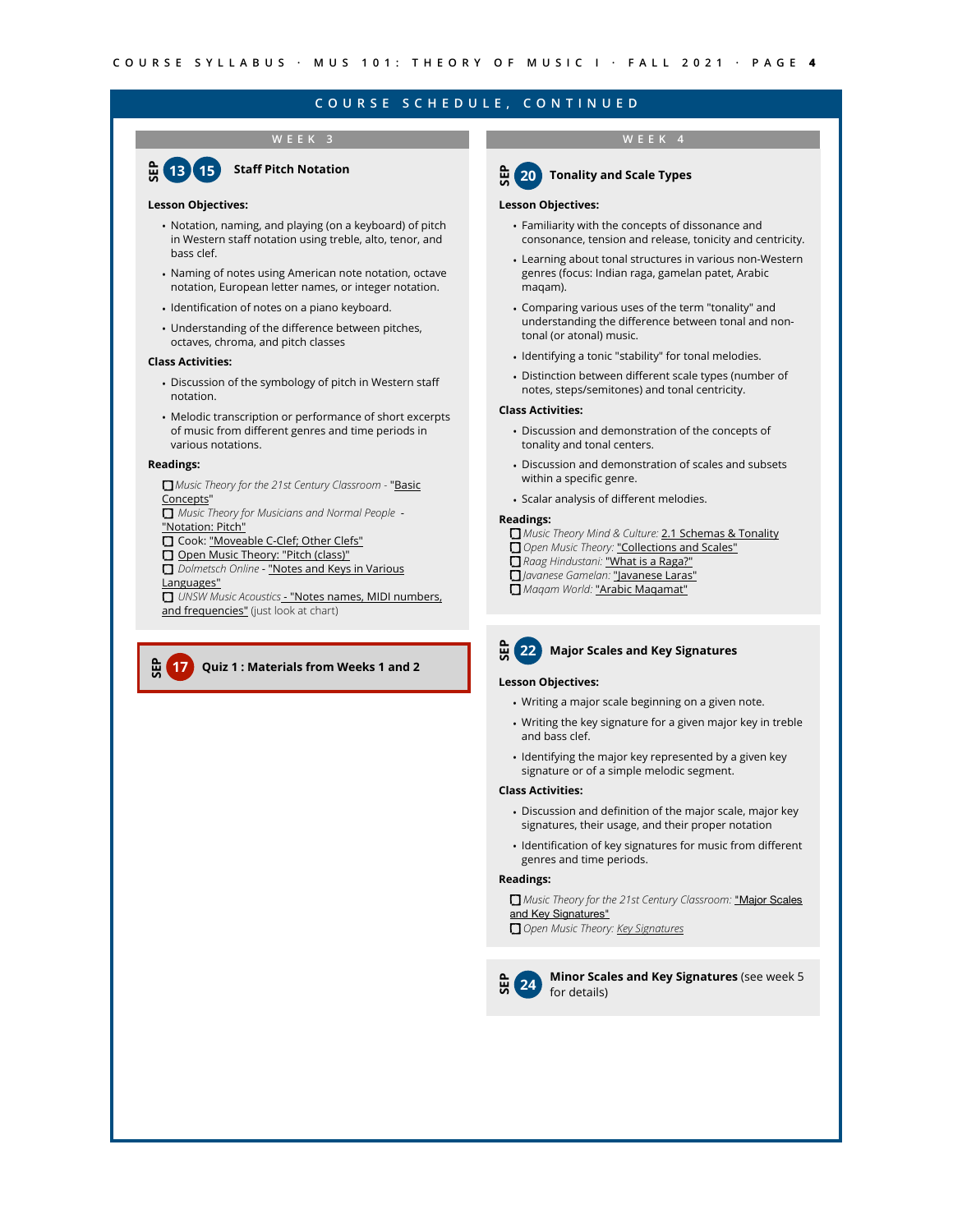### **WEEK 5**

**贾(27 27 Minor Scales and Key Signatures (cont.)**

#### **Lesson Objectives:**

- Writing the three minor scales beginning on a given note.
- Writing the key signature for a given minor key in treble and bass clef.
- Identifying the minor key represented by a given key signature or of a short melodic segment.
- Identifying parallel and relative key relationships between major and minor scales

#### **Class Activities:**

- Discussion and definition of the minor scales, minor key signatures, their usage, and their proper notation
- Identification of key signatures for music from different genres and time periods.
- Derivation of circle of fifths and relationships between parallel and relative major and minor scales.

#### **Readings:**

*Music Theory for the 21st Century Classroom:* ["Minor Scales](http://musictheory.pugetsound.edu/mt21c/MinorScalesAndKeySignatures.html)  [and Key Signatures"](http://musictheory.pugetsound.edu/mt21c/MinorScalesAndKeySignatures.html)

**I** Music Theory for Musicians and Normal People: "Relative vs. [Parallel Keys."](https://tobyrush.com/theorypages/pdf/en-us/relative-and-parallel-keys.pdf)

**[Handout on scales and keys](https://drive.google.com/file/d/1ypn0fupwGJgd3qh6E7tbKu3kzfzKstJ_/view)** 

## E 29 등 **1 Loudness and Dynamics**

#### **Lesson Objectives:**

- Understanding of the relationship between perceived loudness and amplitude, and relation to notation.
- Familiarity with the derivation of decibels and decibel scales.
- Visualization of amplitude and loudness on oscilloscopes and spectrograms.

#### **Class Activities:**

- Discussion and definition of wave amplitude, loudness, and dynamics and derivation of decibels.
- Demonstration of loudness and pitch interaction via online hearing test.
- Discussion of the effects of loudness on hearing loss.
- Performance of music with various notated dynamics, shown on oscilloscope/spectrogram.

#### **Readings:**

*Music Theory for Musicians and Normal People:* "[Dynamics](http://tobyrush.com/theorypages/pdf/en-us/dynamics-and-articulations.pdf)  [& Articulations](http://tobyrush.com/theorypages/pdf/en-us/dynamics-and-articulations.pdf)**"**

*Sound: An Interactive Textbook:* Chapter 8 - [Sections B & C](https://www.compadre.org/osp/items/detail.cfm?ID=12399&EJSSM=270) *SmackMyPitchUp:* ["Hearing Pressure](http://www.smackmypitchup.com/smpu/index.php?sec=content&id=83&topid=123)"

## **WEEK 6**



**4 Quiz 2 : Materials from Weeks 3 and 4**



#### **Lesson Objectives:**

- Notation and interpretation of various articulation symbols, including overview of string and bowing techniques.
- Familiarity with ADSR sound envelopes and relation to perceived articulation and/or dynamic.
- Basic understanding of the harmonic series and the interaction between frequency and loudness for timbre perception.

#### **Class Activities:**

- Performance of music with various notated articulations, shown on oscilloscope/spectrogram.
- Discussion and definition of ADSR envelope with demo, comparing the effects of each section to articulation.

#### **Readings:**

- **[Handout on articulations](https://drive.google.com/file/d/10qNFv1omBi_NYp9vaKQJNDkChFV6MHCJ/view?usp=sharing)**
- Video: *12-Tone ["The Art of Articulations"](https://www.youtube.com/watch?v=pzK1uUUD9rc)*
- *Music Technology Musician:* ["Tone Color/Timbre"](http://musictechmusician.weebly.com/timbre.html)
- *SmackMyPitchUp:* ["Envelope"](http://www.smackmypitchup.com/smpu/?sec=content&id=80&topid=123)
- [Video] *Project Studio Handbook:* ["Complex Sounds"](http://www.projectstudiohandbook.com/videos/playlists/sound-wave-theory/complex-sounds/complex-sounds-script.html)
- [\[Video playlist\] Articulations and imaging videos of](https://www.youtube.com/playlist?list=PLpM0dGwm-tSN6JisvzmbXxB4xnfh-Nnwv)
- diff[erent instruments \(including MRI of vocal cords\)](https://www.youtube.com/playlist?list=PLpM0dGwm-tSN6JisvzmbXxB4xnfh-Nnwv)
-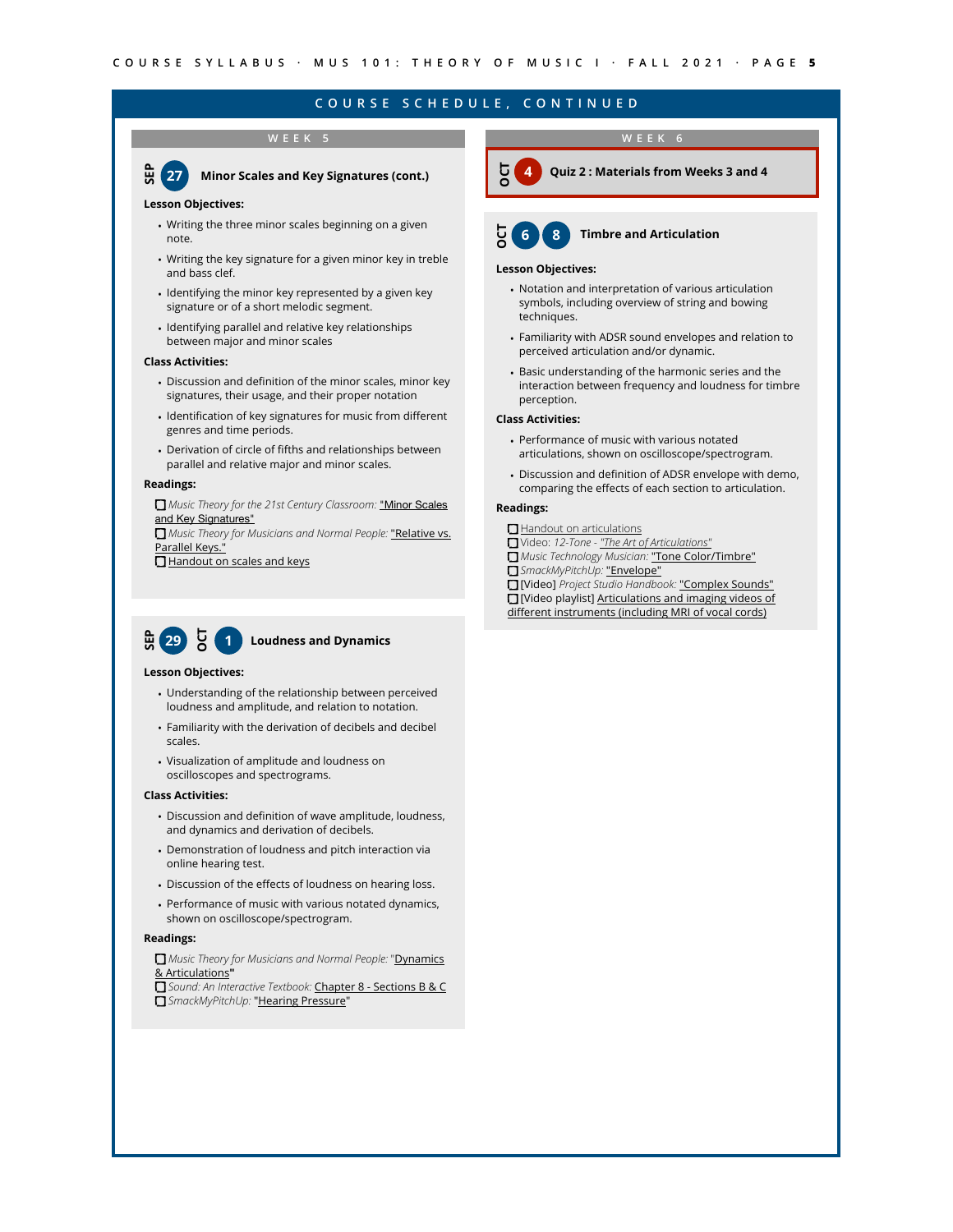## **WEEK 7**



#### **Lesson Objectives:**

- Student will be able to categorize different instruments into families (Orchestral and Sachs-Hornsbostel).
- Student will be able to surmise an unknown or hypothetical instrument's family based on sound or playing mechanism.
- Student will be familiar with how sound waves are propagated by different playing mechanisms and effector systems (including physiological ones).

#### **Class Activities:**

- Visualize instrument performance (on spectrogram/ oscilloscope) and compare based on type, material, playing mechanism.
- Discussion of SH system: compare and contrast various instruments and discuss instruments with ambiguous/ multiple categorizations (i.e. voice, loudspeakers).

#### **Readings:**

#### *Live About:*

- "Classifi[cation System of Musical Instruments."](https://www.liveabout.com/musical-instrument-library-2456708) **T** "Classifi[cation of Musical Instruments: the Sachs-](https://www.liveabout.com/classification-of-musical-instruments-2456710)[Hornbostel System."](https://www.liveabout.com/classification-of-musical-instruments-2456710)
- *UCSD Electronic Studios:* ["A Look at Un-electronic](http://artsites.ucsc.edu/EMS/music/tech_background/TE-13/teces_13.html)  [Instruments."](http://artsites.ucsc.edu/EMS/music/tech_background/TE-13/teces_13.html)
- Peruse through Vienna Symphonic Library **[Instrumentology](https://www.vsl.co.at/en/Academy/Instrumentology)**
- Peruse through [All the Musical Instruments of the World](https://www.vsl.co.at/en/Academy/Instrumentology)



#### **Lesson Objectives:**

- Understanding of the fundamental concepts of texture, melody, countermelody, and accompaniment.
- Identification different types of texture.
- Learning the basic features of melodic writing: motive, phrase, contour, range

#### **Class Activities:**

- Discussion and definition of different types of texture.
- Identification of texture in musical examples from different genres and time periods.
- Identification of general contour for melodic segments.

#### **Readings:**

**OCT**



["Musical Structures Part 1"](https://www.musictheoryacademy.com/understanding-music/musical-structures/)

**15 Quiz 3 : Materials from Weeks 5 and 6**

# **OCT**

**WEEK 8**



#### **Lesson Objectives:**

- Understanding of the concept of rhythm and how it is present in ambient sound, speech, and music.
- Familiarity with IOIs and ISIs.
- Familiarity with rhythmic symbols including: note shapes, rests, dots, ties.
- Proficiency with basic rhythmic notation values (including exploration of British naming equivalents).

#### **Class Activities:**

- Discussion of Vedic, Gregorian, and other forms of chant to compare rhythm in music and language.
- Discussion of the symbology of rhythm in staff notation (including a short history)
- Rhythmic transcription of short excerpts of music from different genres and time periods.

#### **Readings:**

- **\*MusicTheory.Net Tutorial:**
- ["Note Durations"](http://www.apple.com)
- ["Rest Durations"](https://www.musictheory.net/lessons/13)
- ["Dots and Ties"](https://www.musictheory.net/lessons/14)
- **\*Teoria.com**
- ["Note Values"](https://www.teoria.com/en/tutorials/reading/03-values.php)
- ["Values Shorter than a Beat"](https://www.teoria.com/en/tutorials/reading/06-figures.php)



**22 Introduction to Musical Meter** (see week 9 for details)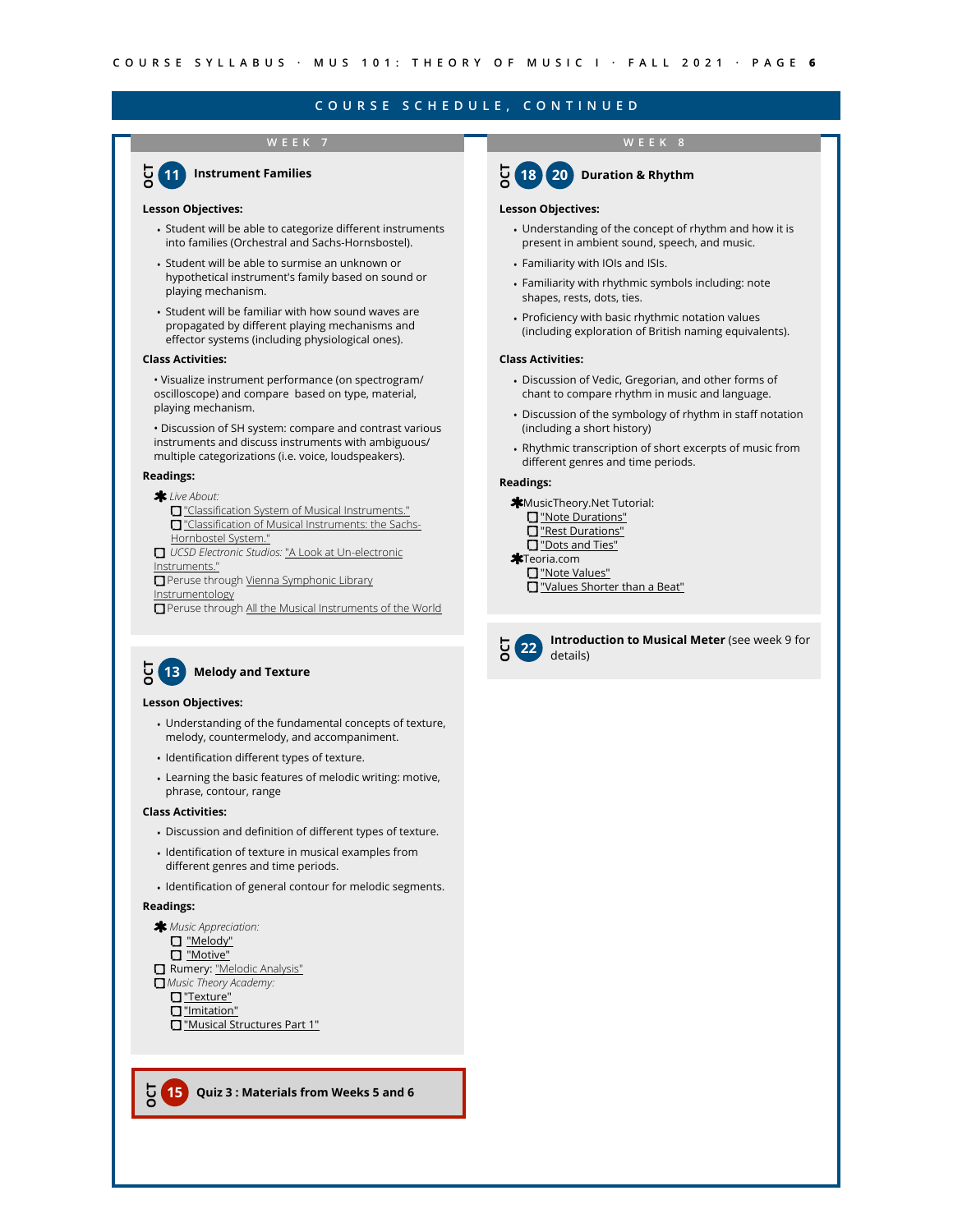# **WEEK 9**



## **Lesson Objectives:**

- Understanding of the concept of beat and meter and identification of isochronous rhythmic layers and their interrelations (hypermeter, subdivision, beat, measure).
- Description of the meter of a piece by ear or given a specific time signature.
- Notation of various musical rhythms within different metrical scaffoldings.
- Understanding of the relationship between movement and beat in isochronous meters.
- Understanding of different accent patterns and distinction between between simple/compound and complex metrical structures.

#### **Class Activities:**

- Discussion and definition of rhythm, beat, and meter and different categorizations.
- Aural analysis of rhythm, beat and meter in different types of music. Conducting of musical excerpts.
- Marching and dancing demonstrations for various meter types.
- Comparison of aural/felt metrical layers to notation.

#### **Readings:**

## [Handout on Rhythm & Meter](https://drive.google.com/file/d/1ghX1iqlJlh871hpFnUP6p2yCz9LMKqDm/view?usp=sharing)

- [Playlist on various musical dances](https://www.youtube.com/watch?v=AebnR6eRMQo&list=PLpM0dGwm-tSPcMyZsnzEzwo3LeaguSdg_)
- *Music Crash Courses*
- ["Beat & Tempo"](https://musiccrashcourses.com/lessons/beat.html)
- **T** ["Pitch Interactions with Beat & Meter"](https://musiccrashcourses.com/lessons/pitch_meter_interaction.html) (top only)
- *Music for the 21st Century Musician:* ["Basics of Meter"](http://musictheory.pugetsound.edu/mt21c/meter.html)
- *Music Theory for Musicians and Normal People:*

["Notation: Meter"](https://tobyrush.com/theorypages/pdf/en-us/notation-meter.pdf) ["Beaming"](https://tobyrush.com/theorypages/png/en-us/beaming.png)

["Complex Meter"](https://tobyrush.com/theorypages/png/en-us/complex-meter.png)

**29 Quiz 4 : Materials from Weeks 7 and 8**

**WEEK 10**



**OCT**

## **1 Ratios and Pitch Intervals**

#### **Lesson Objectives:**

- Determining the interval between two written notes or using a piano keyboard.
- Writing a note at the given interval above or below a given note.
- Understanding the relationship between diatonic intervals and frequency ratios

#### **Class Activities:**

- Identification and notation of intervals between two given notes.
- Identification of intervals in short musical segments
- Demonstration of interval ratios using a monochord.

#### **Readings:**

#### [Handout on Interval Ratios](https://drive.google.com/file/d/1YX8hD26kSaUAQXP4VbYRuwUqggBNoisd/view?usp=sharing)

**Open Music Theory V. 2: [Intervals](https://viva.pressbooks.pub/openmusictheory/chapter/intervals-and-dyads/)** 

## **WEEK 11**



## **Lesson Objectives:**

- Understanding of the concept of tuning systems and temperaments (Namely 12-TET, Just Intonation, Meantone, Pythagorean tunings).
- Understanding of the basis of 12-TET tuning (including definitions of cents and semitones).
- Basic understanding of tuning discrepancies based on harmonics and interval ratios.
- Exposure to tuning variations in Blues, Indian Raga, Javanese Gamelan, and Arabic Maqamat.

#### **Class Activities:**

- Demonstration of different tuning systems and temperaments.
- Calculation of intervals using just intonation ratios discussion of tuning discrepancies.

#### **Readings:**

- *Music Crash Courses:* ["Tuning Systems"](https://musiccrashcourses.com/lessons/tuning_systems.html)
- *A Feeling for Harmony:* ["Just Intonation"](http://legacy.earlham.edu/~tobeyfo/musictheory/Book1/FFH1_CH2/2E_JustIntonation.html)



## **10 Harmony Types and Triads**

#### **Lesson Objectives:**

- Familiarity with the concepts of dissonance and consonance in regards to harmony, and with common harmonic terminology such as tertial, quartal, triad and tetrad.
- Ability to write and identify a major, minor, augmented and diminished triads using a given note as root, third, or fifth.
- Learning about open versus closed chord voicing.
- Learning about chord symbol and slash notation.

#### **Class Activities:**

- Playing and discussion of various harmony types and voicing.
- Deriving triads in major and minor keys.
- Writing a given type of triad using a given note as root, third, or fifth.
- Identifying or writing triads using lead sheet notation.

#### **Readings:**

**NOV**

*Music Theory for the 21st Century Classroom*:

- **D** ["Introduction to Triads"](http://musictheory.pugetsound.edu/mt21c/TriadsIntroduction.html)
- **D** ["Lead Sheet Symbols"](http://musictheory.pugetsound.edu/mt21c/LeadSheetSymbols.html)
- ["Quartal/Quintal/Secundal Harmony"](http://musictheory.pugetsound.edu/mt21c/QuintalHarmony.html)
- *MusicTheory.Net*
	- **D** ["Introduction to Chords"](https://www.musictheory.net/lessons/40) **D** ["Voicing Chords"](https://www.musictheory.net/lessons/51)
	-

**12 Quiz 5 : Materials from Weeks 9 and 10**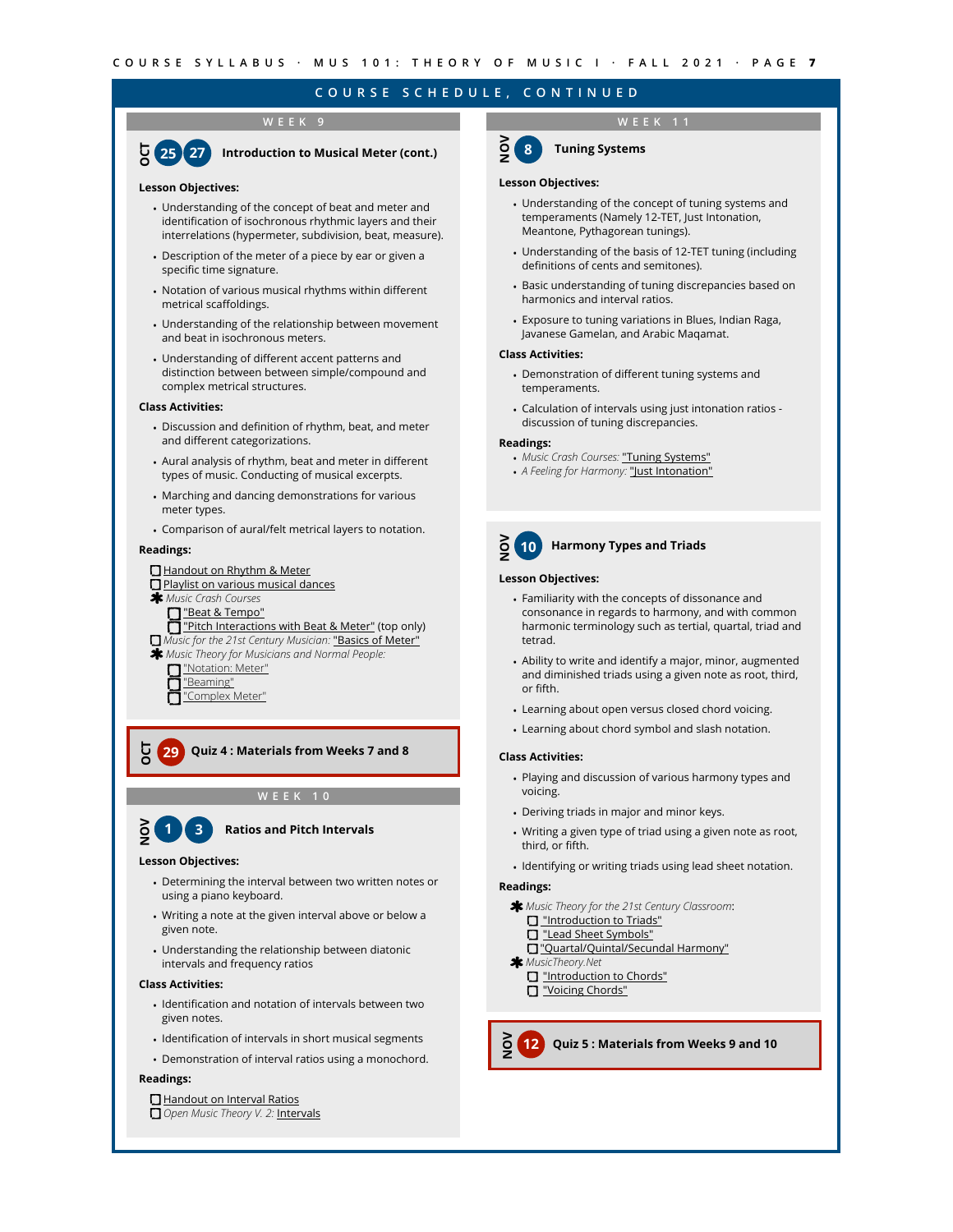## **WEEK 12**

**NOV <sup>15</sup> Seventh Chords**

#### **Lesson Objectives:**

- Ability to write and identify a seventh chord using a given note as root, third, fifth, or seventh.
- Focus on: MM, Mm, mm, dm, dd, mM chords.
- Derivation of seventh chords from a major and minor scale.

#### **Class Activities:**

• Deriving sevenths in major and minor keys

#### **Readings:**

*Music Theory for the 21st Century Classroom*: ["Introduction to Seventh Chords"](http://musictheory.pugetsound.edu/mt21c/SeventhChordsIntroduction.html)  *How Music Works:* ["Other Inversions"](https://www.howmusicworks.org/704/Playing-with-Chords/Other-Inversions)

## **NOV <sup>17</sup> Diatonic Roman numerals**

#### **Lesson Objectives:**

- Students will be familiar with the names of individual scale degrees (tonic, supertonic, etc.)
- Student will be able to derive the Roman Numerals in a major or minor key
- Student will be able to label chords with the proper Roman Numeral in major and minor keys

#### **Class Activities:**

- Discussion and definition of the concept of Roman numeral analysis
- Writing and analyzing chords from Roman numeral notation

#### **Readings:**

*Music Theory for the 21st Century Classroom:* ["Roman numeral Chords Symbols"](http://musictheory.pugetsound.edu/mt21c/RomanNumeralChordSymbols.html) ["Diatonic chords in major"](http://musictheory.pugetsound.edu/mt21c/DiatonicChordsInMajor.html) ["Diatonic chords in minor"](http://musictheory.pugetsound.edu/mt21c/DiatonicChordsInMinor.html)

## **NOV <sup>19</sup> Chord Inversion and Slash Notation**

#### **Lesson Objectives:**

- Ability to realize figured bass symbols.
- Ability to notate triads and 7th chords with figured bass or lead sheet notation.
- Ability to write or identify the inversion of a given triad or seventh chord using lead sheet or figured bass notation.

#### **Class Activities:**

- Discussing the history of figured bass notation and its utility.
- Writing triads or seventh chords in different inversions.
- Labeling triads and seventh chords using slash or figured bass notation.
- Identifying a triad and seventh in different inversions using both figured bass and slash-chord notation

#### **Readings:**

*Music Theory for the 21st Century Classroom:* ["Historical Context: Figured Bass"](http://musictheory.pugetsound.edu/mt21c/FiguredBassHistoricalContext.html) ["Figured bass inversion symbols"](http://musictheory.pugetsound.edu/mt21c/FiguredBassInversionSymbols.html) **D**["Inverted Triads"](http://musictheory.pugetsound.edu/mt21c/InvertedTriads.html)

#### **WEEK 1)**



#### **NOV<sup>I</sup>O <b>Introduction to Melodic**<br> **1 Harmonization Harmonization**

#### **Lesson Objectives:**

- Student will be able to harmonize simple melodies using Tonic, Subdominant, and Dominant triads in major keys.
- Student will learn how to create different harmonization textures for keyboard writing (focus on: arpeggios, Alberti bass, block-chord textures)
- Student will become familiar with the notion of implied harmony
- Student will learn the concept of harmonic rhythm

#### **Class Activities:**

## • **Readings:**

**DEC**

- *Music Theory Academy:* [Primary Chords](https://www.musictheoryacademy.com/understanding-music/primary-chords/)
- *Hub Guitar:* [Basics of Harmonizing a Melody](https://hubguitar.com/music-theory/harmonizing-a-melody)
- *Art of Composing:* [How to compose music: Melody or](https://www.artofcomposing.com/how-to-compose-music-part-3-melody-or-harmony-first)
- [Harmony First?](https://www.artofcomposing.com/how-to-compose-music-part-3-melody-or-harmony-first)
- *Music Theory for the 21st Century Classroom:*
	- [9.2 Harmonic Rhythm](http://musictheory.pugetsound.edu/mt21c/HarmonicRhythm.html)
	- ["Chorale Texture"](http://musictheory.pugetsound.edu/mt21c/ChoraleTexture.html)
	- ["Arpeggiated Accpts"](http://musictheory.pugetsound.edu/mt21c/ArpeggiatedAccompaniments.html)
	- ["Block Chord Accompaniments"](http://musictheory.pugetsound.edu/mt21c/BlockChordAccompaniments.html)

**<sup>3</sup> Quiz 5 : Materials from Weeks 11 and 12**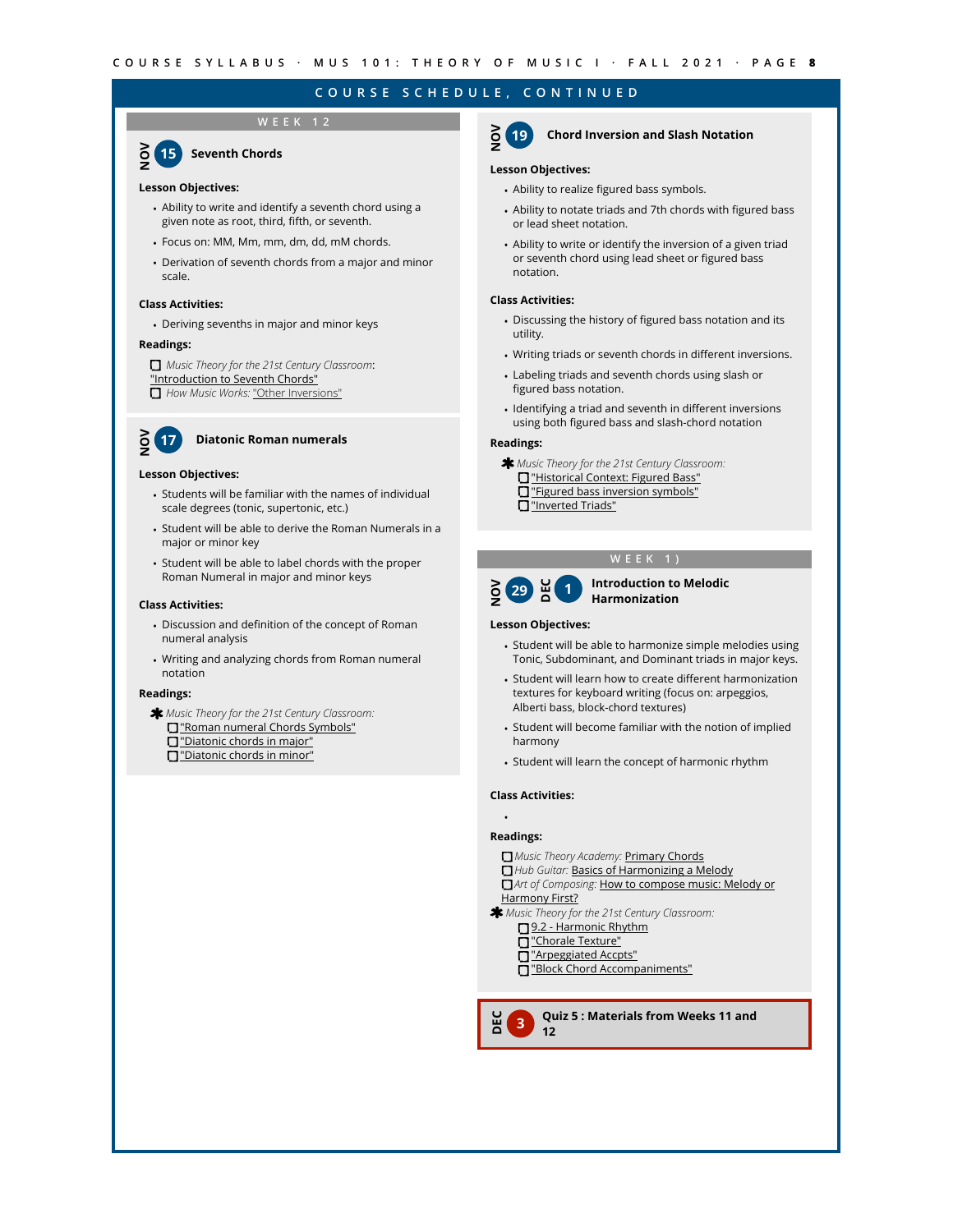**WEEK 14 Lesson Objectives:**  • Students will be familiar with naming conventions for popular chords and extended harmonies in different systems. • Students will be able to derive a chord given a chord name or symbol in different systems. • Student will be able to notate chords in slash, lead sheet, and figured bass notation • Focus on: extended chord types (9ths, 11ths, 13ths), add2, add4, suspended, powers, 6 chords. **Class Activities:** • Discussion and definition of popular chord types versus classical naming conventions • Discussion and definition of extended harmonies and popular/jazz naming conventions • Construction and performance of a given popular chord or extended harmony **Readings:** *Music Theory for the 21st Century Classroom:* T["Jazz Chord basics"](http://musictheory.pugetsound.edu/mt21c/JazzChordBasics.html) ["Simple sus chords"](http://musictheory.pugetsound.edu/mt21c/SimpleSusChords.html) FaChords: [Sixth Chords](https://www.fachords.com/sixth-guitar-chords/) (you can ignore the guitar fingerings part) *Fender: "*[Power Chords"](https://www.fender.com/articles/play/what-is-a-power-chord) Resource: [Handout on Chord Types](https://drive.google.com/file/d/1tGLoG1BeYiRKGyxW78jCPvWAKNCQecYf/view?usp=sharing) Resource: *Music Notes Now:* [Complete Guide to Chord](https://www.musicnotes.com/now/tips/a-complete-guide-to-chord-symbols-in-music/)  **[Symbols](https://www.musicnotes.com/now/tips/a-complete-guide-to-chord-symbols-in-music/) DEC 6 Extended and Popular Chords 8 DEC <sup>10</sup> Quiz 6 : Materials from Weeks 13 and 14 WEEK 15 Finals Week: No Final Exam. Project Due (TBA).**

# **How to succeed in this class**

Getting a good grade in this class starts today, with **good habits** and a **positive attitude!**

**Good Habits.** Any class takes effort: don't procrastinate that effort to the last few weeks!

- *Keep a calendar.* In addition to your class meetings, schedule time to work on homework assignments and other projects.
- **Stay organized.** Take time now to set up a folder system for files. Use filenames, color coding, whatever helps.
- *Don't procrastinate.* Respond to emails right away. Schedule to-do items and get them done. Submit your homework on time, and redo them right away when you get them back!

**Positive Attitude.** Don't just go through the motions… make this class work for you and help it work for others!

- *Don't just attend; participate.* Set other activities aside and focus on the topic. Ask questions… or help answer them!
- *Keep an open mind.* If a particular lesson doesn't feel applicable, get creative and find ways you can apply it.
- *Challenge yourself.* Don't just do the bare minimum… experiment, dig deeper, analyze and create!
- *• Communicate.* Frustrated? Curious? Have a suggestion? Let the instructor know! Make them earn their salary!

The most successful students are self-starters… those who have ideas and dreams of what they want to do and make their education work for them. Don't be an unquestioning consumer: make big plans and take big risks!